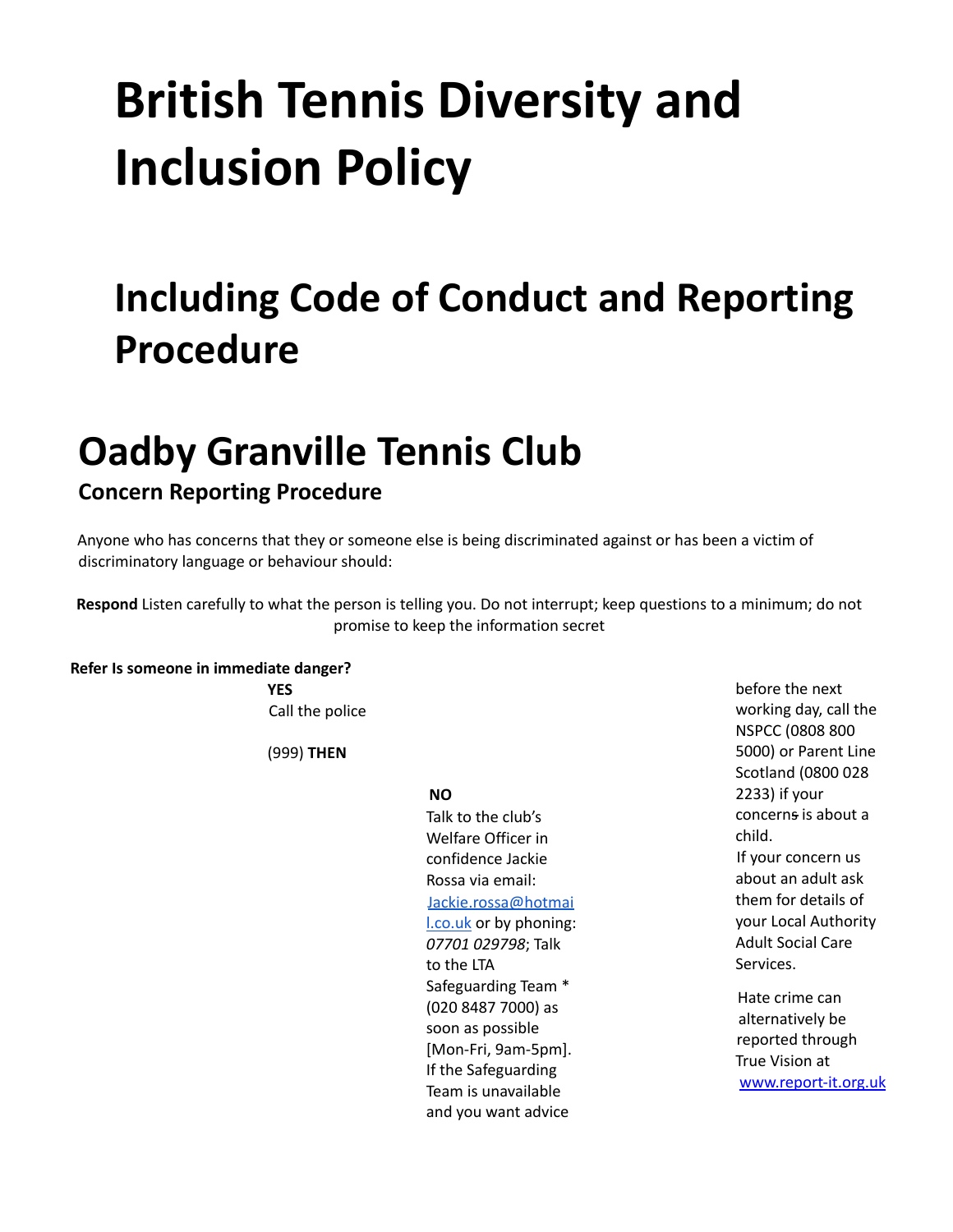**Record** Write an objective account of your concerns immediately using the Reporting a Concern Form found on the safeguarding page. Send it to the Safeguarding Team within 48 hours of the concern/disclosure (safeguarding@lta.org.uk) Handling a concern/disclosure can be emotionally difficult. If you would like to talk to someone after making a concern/disclosure, contact the LTA Safeguarding Team by phone 020 8487 7000 or email safeguarding@lta.org.uk

Tennis Wales Safeguarding Lead (029 2046 3335) Tennis Scotland Safeguarding Lead (0131 444 4154).

(See appendix C for more details on what to do if a disclosure from a child or adult at risk is made to you) **Diversity and Inclusion in Oadby Granville Tennis Club**

This Policy sets out our commitment and includes our Safe and Inclusive Standards, Code of Conduct (page 8) and Reporting Procedure (page 2) and it supports our overall aims for diversity and inclusion that are to ensure that:

- Tennis is diverse and inclusive
- Diversity and inclusion are embedded in our club's culture and our behaviours
- We create a culture where inclusive leadership thrives
- We take a proactive approach using positive action to ensure that communities and individuals are valued and able to achieve their full potential.

To achieve these aims we believe that everyone involved in Tennis has a vital role to play in promoting diversity and inclusion and we ask everyone to become Safe and Inclusive Tennis Champions – proactively promoting Safe and Inclusive tennis and taking action against all forms of discrimination.

We are proud to have a Diversity and Inclusion Policy that demonstrates our commitment to making tennis diverse and inclusive. The commitment to Diversity and Inclusion is upheld by all - Lawn Tennis Association (LTA), Tennis Scotland, Tennis Wales and the Tennis Foundation.

These commitments are fully supported by the **Oadby Granville Tennis Club** Committee. Together we can make a

positive difference to people from different backgrounds to participate in Tennis at our club. Thank you.

#### **Diversity and Inclusion Policy**

#### **1. Policy Statement**

This Diversity and Inclusion Policy, Standards, Code of Conduct and Reporting Procedure are applicable to **Oadby Granville Tennis Club** and is based on similar policies of:

- The Lawn Tennis Association (LTA)
- Tennis Scotland
- Tennis Wales
- The Tennis Foundation.

As a club we contribute actively to enable more people to play tennis more often, in a manner that it is safe, inclusive, and fair. This applies regardless of a person's age, disability, gender reassignment status, sex, marital or civil partnership status, pregnancy or maternity, race, sex, sexual orientation, religion, race or sexual orientation,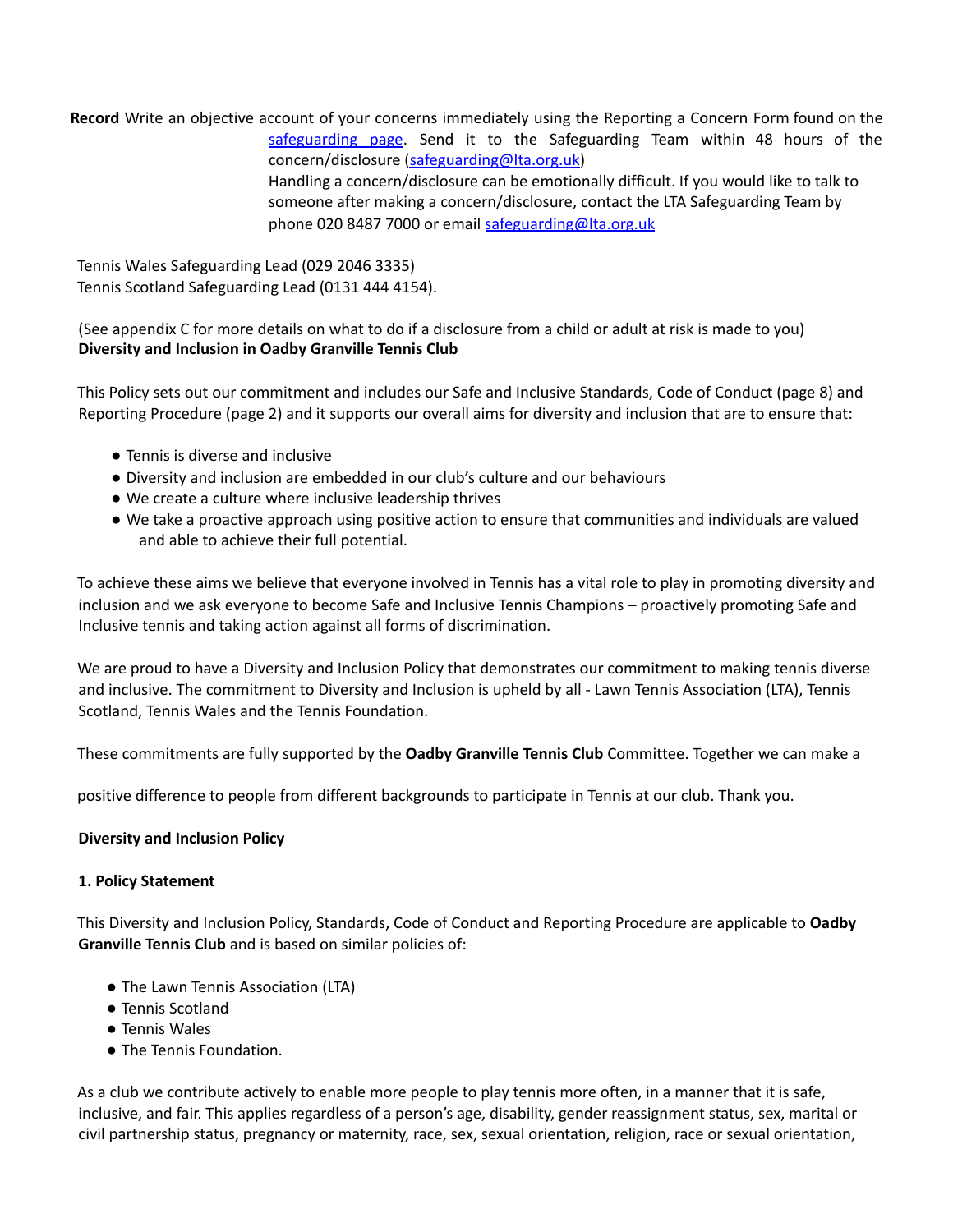socio-economic status or any other background.

We recognise that many concerns and/or disclosures may have both safeguarding and diversity and inclusion elements to them. This policy reflects this through its reporting procedures, which replicate the safeguarding concern reporting procedures.

This Policy strives to minimise risk and support our venue, programmes, events and individuals to deliver and experience a positive tennis experience for everyone. The Reporting Procedures in page 2 outlines how to respond to safeguarding or discrimination concerns/disclosures.

#### **2. Use of Terminology**

We have adopted the following definitions to explain our approach to diversity and inclusion in tennis:

**Discrimination** – treating someone in a less favourable way and causing them harm, because of their age, disability, gender reassignment, marriage or civil partnership, pregnancy or maternity, race, religion or belief, sex or sexual orientation

**Diversity** – acknowledging, celebrating and respecting the differences between groups of people and between individuals. We will work to ensure that people can be assured of an environment in which their rights, dignity and individual worth are respected, and in particular that they are able to enjoy their sport without the threat of intimidation, victimisation, harassment or abuse.

**Harassment** – unwanted conduct related to a relevant protected characteristic, which has the purpose or effect of violating an individual's dignity or creating and intimidating, hostile, degrading, humiliating or offensive environment for that individual or creates an intimidating, hostile, degrading, humiliating or offensive environment. The focus is on the perception of the complainant not the intent of the perpetrator. Employees can complain of behaviour they find offensive even if it is not directed at them.

**Inclusion** – ensuring that tennis is equally accessible to any member of the community so they can be fully involved in whatever capacity they choose; and that they are supported to achieve their potential in any capacity e.g. player, employee, volunteer, coach or official. We will work to ensure that people have a genuine and equal opportunity to participate to the full extent of their own ambitions and abilities, that they feel respected and valued and are not singled out, with regard to their age, disability, gender reassignment status, sex, marital or civil partnership status, pregnancy or maternity, race, sex, sexual orientation, religion, race or sexual orientation, socio-economic status or any other background.

**Positive action** – **Oadby Granville Tennis Club** is committed to taking positive steps to counteract the effects of physical or cultural barriers – whether real or perceived – that restrict the opportunity for all sections of the community to participate equally and fully. We will ensure that we institute, support or contribute to appropriate measures or initiatives that enable access to tennis and participation in associated activities by people from any group that is under-represented in tennis or has difficulty accessing it and that they can do so with dignity or without being singled out.

(See Appendix A for full glossary of terms)

#### **3. Scope**

**Oadby Granville Tennis Club** has direct safe and inclusive responsibility for:

- Staff, consultants, coaches and officials they employ;
- Volunteers, including board members and councillors they recruit;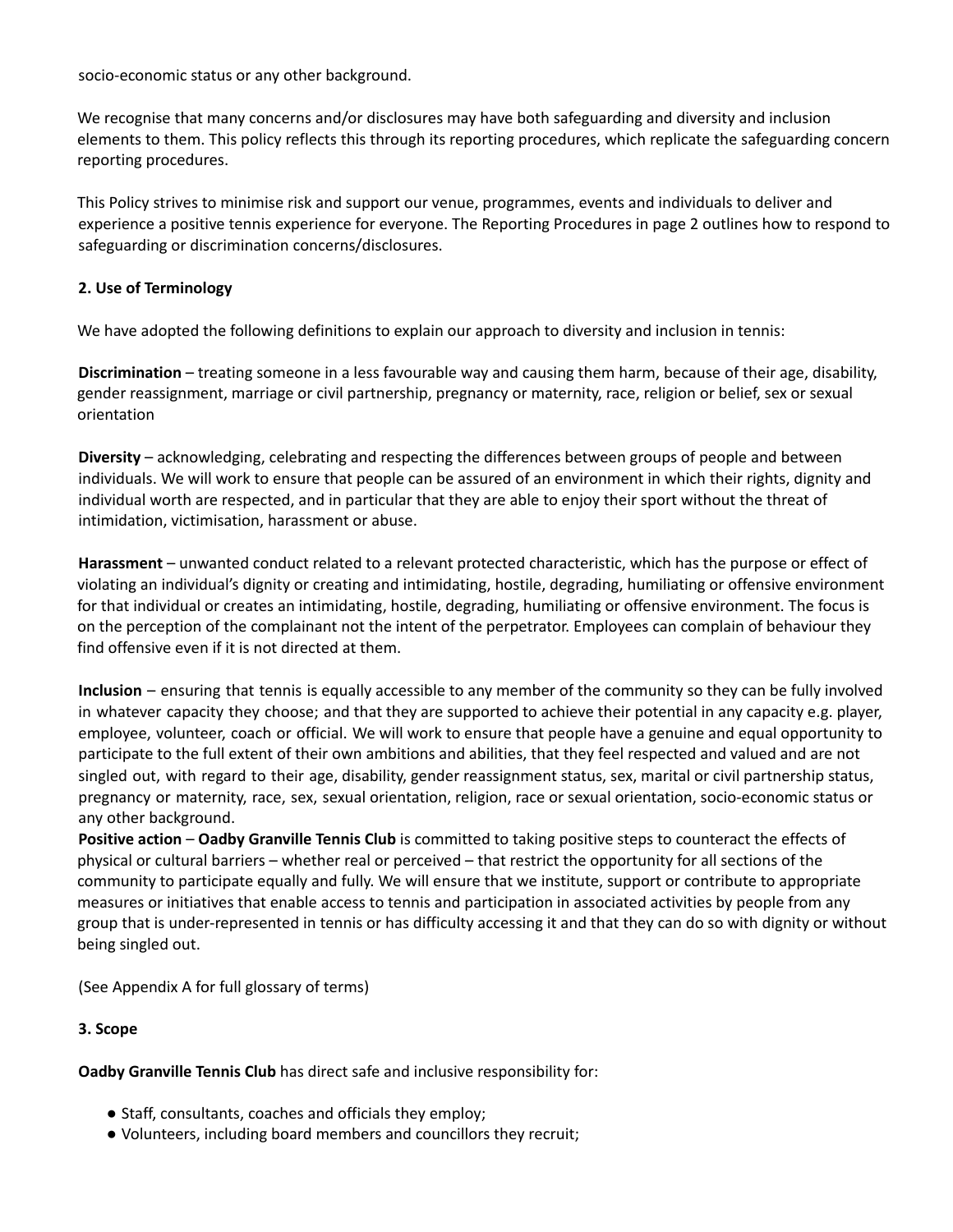- Venues they own;
- Events and programmes they run; and
- Ensuring all accreditation requirements are met by accredited coaches, officials and venues.

We recommend and support the development of good diversity and inclusion practice to:

- Accredited coaches, officials and venues;
- Players, parents and carers;
- Volunteers recruited by other organisations;
- Venues hired by or on our behalf
- Club Events.

This Policy is in line with national legislation (see appendix B for details of the relevant legislation) and applicable to our club, specifically to every person and place that we have direct safe and inclusive responsibility for.

#### **4. Responsibility for implementation of the Diversity and Inclusion Policy**

#### **Diversity and inclusion is everyone's responsibility: not responding to discriminatory or unacceptable language and behaviour is not an option.**

- The club's Committee and Chair have overall accountability for this Policy and Reporting Procedure, for being the strategic lead on diversity and inclusion and for ensuring compliance with the relevant legislation (see Appendix for details).
- The club's chairman and Welfare Officer have overall responsibility for implementation of the policy.
- The Chair and Welfare Officer of the club are responsible for updating this Policy and Reporting Procedure in line with legislative and organisational developments; and develop a strategic and proactive approach to diversity and inclusion and respond to discrimination concerns.
- The Club's Welfare Officer is responsible for supporting the club to identify where diversity and inclusion support is required; to implement safe and inclusive procedures; promote diversity and inclusion principles, including the Safeguarding and Reporting Procedure, to all the venues they manage, programmes, events and individuals including players, parents and carers.
- All staff, consultants, coaches, officials and volunteers involved in tennis are responsible for raising diversity and inclusion concerns with the club's Welfare Officer to start with; then the Safe and Inclusive Tennis team if applicable, as outlined in the Reporting Procedure.
- Players, parents and guardians are responsible for upholding the Code of Conduct and Reporting Procedure. **Oadby Granville Tennis Club** is committed to:
	- o formally adopt this policy,
	- o take steps to ensure that our committee, members, participants and volunteers behave in accordance with the policy, including where appropriate taking disciplinary action under our constitution;

o ensure that access to membership as well as access to participation is open and inclusive; o publish accurate information about the location and accessibility of our facilities; and o support measures and initiatives that British Tennis may institute or take part in to advance the aims of this policy as part of our commitment to our LTA membership.

Where there is a diversity and inclusion concern/disclosure:

● The individual who is told about, hears, or is made aware of the concern/disclosure is responsible for following the Concern Reporting Procedure above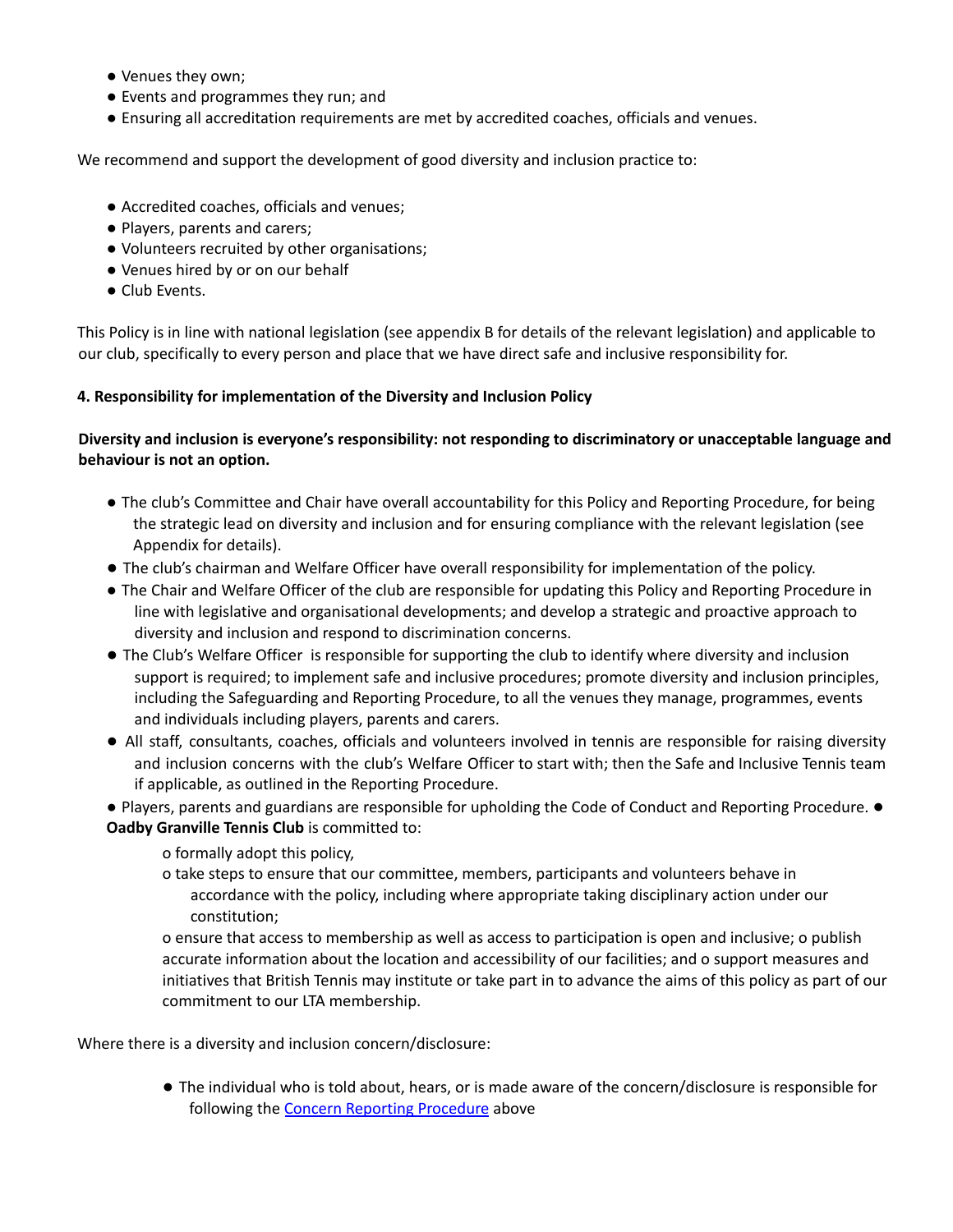#### **5. Breaches of the Diversity and Inclusion Policy, Standards, Code of Conduct and Reporting Procedure**

Where there are concerns that diversity and inclusion good practice has not been followed, all staff are encouraged to follow the club's whistleblowing policy; consultants, coaches, officials, volunteers and players are encouraged to:

If someone comes to you with a concern around discrimination, listen to their complaint, reassure them and advise them of the routes listed above (1-3).

Breaches of this Policy and/or failure to comply with the outlined responsibilities may result in the following by the LTA, Tennis Scotland, Tennis Wales and/or the Tennis Foundation:

- Venues Potential removal of LTA accreditation
- Staff disciplinary action leading to possible dismissal and legal action.
- Contracted consultants, officials and coaches termination of current and future roles within all four organisations and possible legal action.
- Recruited volunteers, including councillors and board members termination of current and future roles within all four organisations and possible legal action.

Actions taken by staff, consultants, volunteers, officials, coaches, venues, clubs and/or events outside of the LTA, Tennis Scotland, Tennis Wales and/or the Tennis Foundation that are seen to contradict this Policy may be considered a violation of this Policy.

Where an appeal is lodged in response to a safeguarding decision made by the LTA Safeguarding Team and Safeguarding and Protection Committee and/or Licensing and Registration Committee, an independent appeal body such as Sport Resolutions may be used. Their decision is final.

#### 6. **Related policies and guidance**

- Safeguarding Policy Disciplinary Policy
- Grievance Policy Harassment Policy
- Bullying Policy Complaints Policy
- Transgender Policy Whistle-blowing Policy
	- Data Protection Policy And others as may be identified from time to time.

### **Codes of Conduct**

#### **All members of staff and volunteers agree to:**

- Prioritise the well-being of all children and adults at risk at all times
- Treat all children and adults at risk fairly and with respect
- Be a positive role model. Act with integrity, even when no one is looking
- Help to create a safe and inclusive environment both on and off court
- Not allow any rough or dangerous behaviour, bullying or the use of bad or inappropriate language Report all allegations of abuse or poor practice to the club Welfare Officer
- Not use any sanctions that humiliate or harm a child or adult at risk
- Value and celebrate diversity and make all reasonable efforts to meet individual needs Keep clear boundaries between professional and personal life, including on social media ● Have the relevant consent from parents/carers, children and adults before taking or using photos and videos ● Refrain from making physical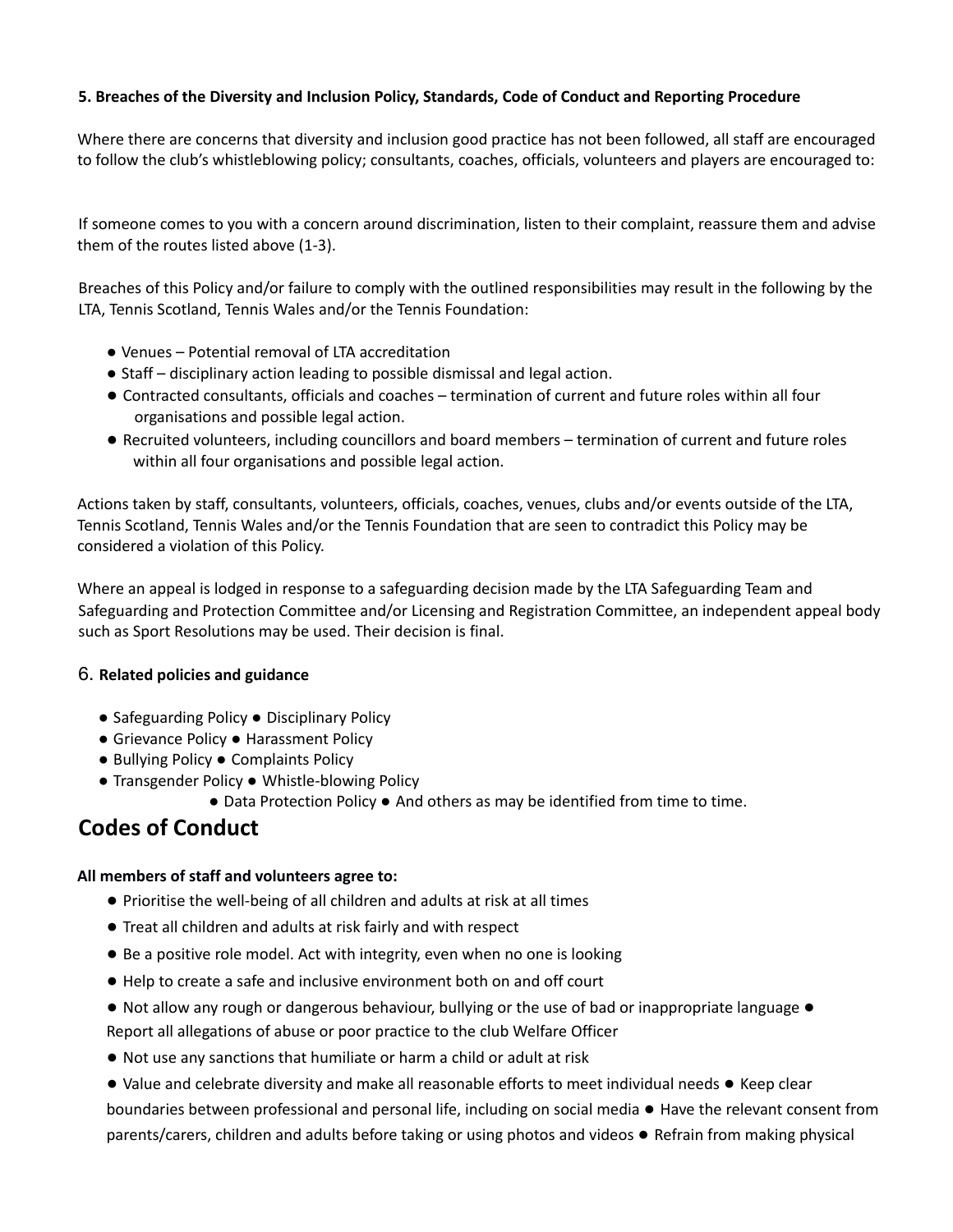contact with children or adults unless it is necessary as part of an emergency or congratulatory (e.g. handshake / high five)

● Refrain from smoking and consuming alcohol during club activities or coaching sessions ● Ensure roles and responsibilities are clearly outlined and everyone has the required information and training ● Avoid being alone with a child or adult at risk unless there are exceptional circumstances ● Refrain from transporting children or adults at risk, unless this is required as part of a club activity (e.g. away match) and there is another adult in the vehicle

● Not abuse, neglect, harm or discriminate against anyone; or act in a way that may be interpreted as such ● Not have a relationship with anyone under 18 for whom they are coaching or responsible for ● Not to have a relationship with anyone over 18 whilst continuing to coach or be responsible for them

#### **All children agree to:**

- Be friendly, supportive and welcoming to other children and adults
- Play fairly and honestly
- Respect club staff, volunteers and Officials and accept their decisions
- Behave, respect and listen to your coach
- Take care of your equipment and club property
- Respect the rights, dignity and worth of all participants regardless of age, gender, ability, race, culture, religion or sexual identity
- Not use bad, inappropriate or racist language, including on social media
- Not bully, intimidate or harass anyone, including on social media
- Not smoke, drink alcohol or drugs of any kind on club premises or whilst representing the club at competitions or events
- Talk to the club Welfare Officer about any concerns or worries they have about themselves or others

#### **All adults agree to:**

- Positively reinforce your child and show an interest in their tennis
- Use appropriate language at all times
- Be realistic and supportive
- Never ridicule or admonish a child for making a mistake or losing a match
- Treat all children, adults, volunteers, coaches, officials and members of staff with respect Behave responsibly at the venue; do not embarrass your child
- Accept the official's decisions and do not go on court or interfere with matches ●
- Encourage your child to play by the rules, and teach them that they can only do their best Deliver and collect your child punctually from the venue
- Ensure your child has appropriate clothing for the weather conditions
- Ensure that your child understands their code of conduct
- Adhere to your venue's safeguarding policy, diversity and inclusion policy, rules and regulations Provide emergency contact details and any relevant information about your child including medical history

#### **Appendix A:**

#### **Glossary of terms**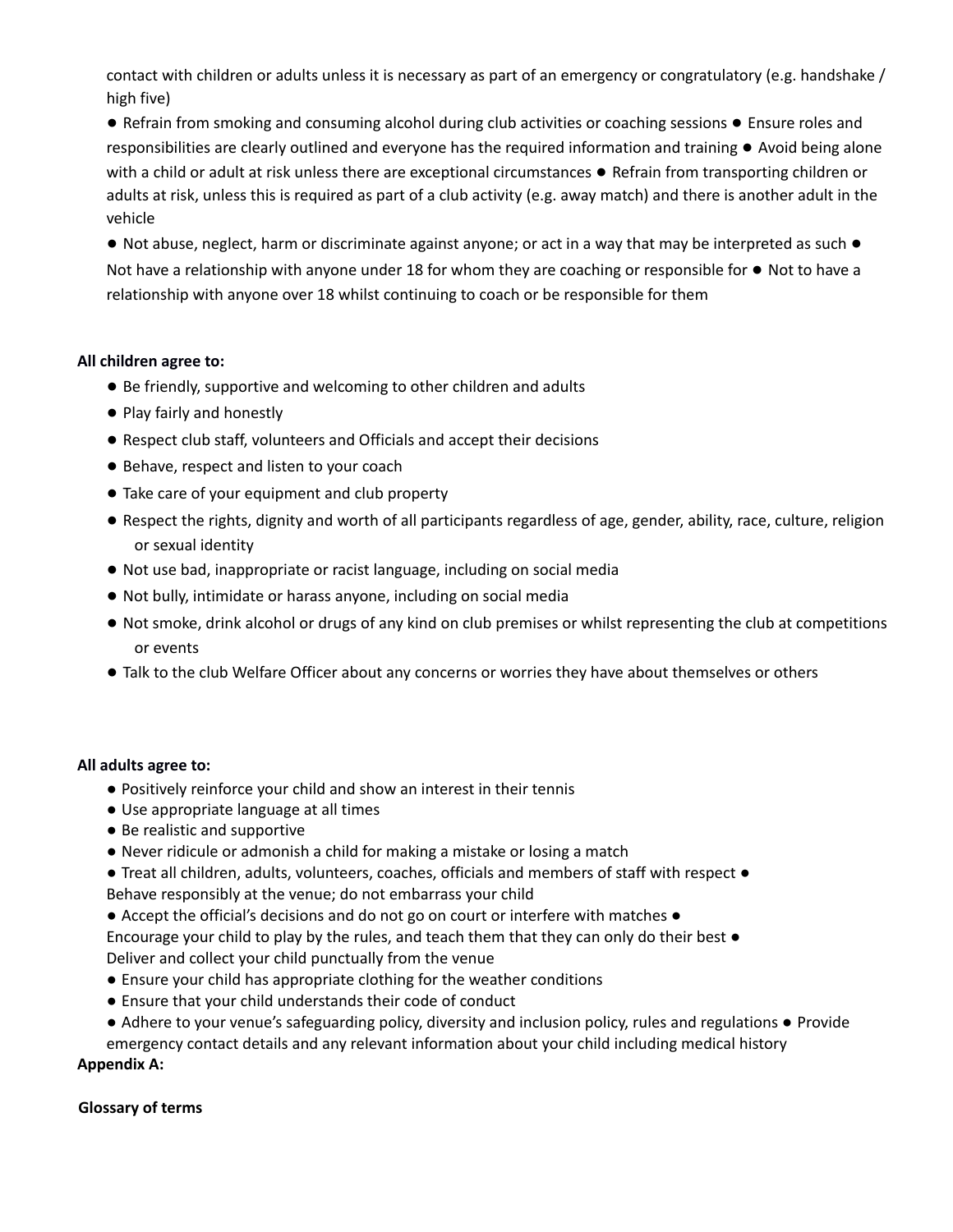**Age:** This refers to a person belonging to a particular age group, which can mean people of the same age (e.g. 32-year old's) or range of ages (e.g. 18 - 30-year old's, or people over 50).

**Bisexual or Bi:** – refers to a person who has an emotional and/or sexual orientation towards more than one gender.

**Bullying:** can involve any form of physical, emotional, sexual or discriminatory abuse. It can also include cyber-bullying – using social media or mobile phones to perpetrate bullying.

**Direct discrimination:** treating someone less favourably than another person because of a protected characteristic.

**Disability:** A person having a physical or mental impairment that has a substantial and long-term adverse effect on that person's ability to carry out normal day-to-day activities.

**Discrimination:** treating someone in a less favourable way and causing them harm, because of their age, disability, gender reassignment, marriage or civil partnership, pregnancy or maternity, race, religion or belief, sex or sexual orientation.

**Discrimination by association:** discrimination against someone because they are associated with another person who possesses a protected characteristic.

**Discrimination by perception:** discrimination against someone because of the belief that someone possesses a protected characteristic.

**Diversity:** acknowledging and celebrating the differences between groups of people and between individuals**.**

**Equality**: treating everyone with fairness and respect and recognising and responding to the needs of individuals. Taking positive actions to address existing disadvantages and barriers affecting how people engage with and participate in tennis.

**Ethnicity**: the social group a person belongs to, and either identifies with or is identified with by others, as a result of a mix of cultural and other factors including language, diet, religion, ancestry and physical features traditionally associated with race. Ethnicity is essentially self-defined and may change over time.

**Gay**: refers to a man who has an emotional, romantic and/or sexual orientation towards men. Also, a generic term for lesbian and gay sexuality - some women define themselves as gay rather than lesbian.

Gender identity: this is an individual's internal self-perception of their own gender. A person may identify as a man, as a woman, as neither man or woman (non-binary) or as androgyne/polygender.

**Gender reassignment**: The process of changing or transitioning from one gender to another.

**Harassment:** unwanted conduct related to a relevant protected characteristic, which has the purpose or effect of violating an individual's dignity or creating and intimidating, hostile, degrading, humiliating or offensive environment for that individual or creates an intimidating, hostile, degrading, humiliating or offensive environment. The focus is on the perception of the complainant not the intent of the perpetrator. Employees can complain of behaviour they find offensive even if it is not directed at them.

**Hate crime:** crime that is targeted at a person because of hostility or prejudice towards that person's disability, race or ethnicity, religion or belief, sexual orientation or transgender identity. This can be committed against a person or property.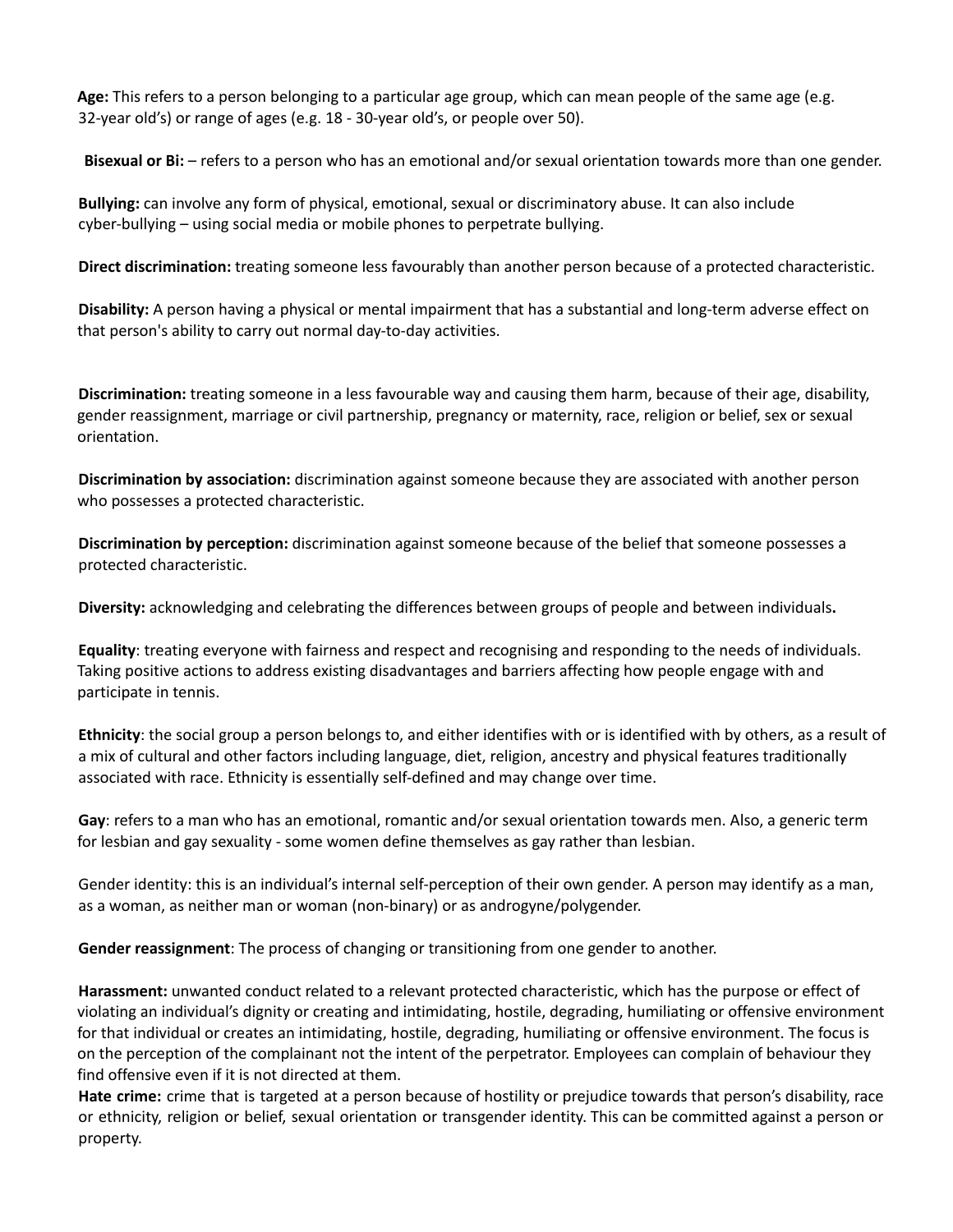**Homophobia**: the fear, unreasonable anger, intolerance or/and hatred toward homosexuality, lesbian gay and bisexual people whether that person is homosexual or not.

**Inclusive leadership** – leaders who are aware of their own biases and preferences, actively seek out and consider different views and perspectives to inform better decision-making. They see diverse talent as a source of competitive advantage and inspire diverse people to drive organisational and individual performance towards a shared vision.

**An Inclusive Leader** – is a role model exemplar of inclusive behaviour; listens to and seeks out the views of diverse people and takes account of these views, without bias, in the decisions they make; appreciates that a diverse group of people will generate more creative solutions to problems and encourages this; inspires people through a shared vision of future success and motivates them to deliver it; leverages difference for high performance and provides responsive excellence to customers', clients' and service users' needs; provides positive feedback to boost people's self-efficacy; puts effort into helping diverse people identify their talents and develop them for performance now and future advancement; communicates authentically and honestly in a way that inspires trust, loyalty and well-being.

**Inclusion:** recognising that people from different backgrounds may have difference needs and expectations and may experience barriers in trying to access tennis. An inclusive venue is one that takes steps to attract and engage with people from many different backgrounds and meet their needs so that everyone has a positive experience and has the opportunity to achieve their potential.

**Indirect discrimination:** a practice, policy or rule which applies to everyone in the same way, but that has a worse effect on some people than others.

**LGBTQ:** an acronym for Lesbian, Gay, Bisexual, Trans and Questioning.

**Lesbian**: a woman who has an emotional romantic and /or sexual orientation towards women.

**Monitoring equality**: refers to data collection and analysis to check if people with protected characteristics are participating and being treated equally. For example: monitoring of the number of people with a disability who play tennis at our venue.

**Non-binary** – an umbrella term for a person who does not identify as only male or only female, or who may identify as both.

**Positive action:** a range of lawful actions that seek to overcome or minimise disadvantages (for example in employment opportunities) that people who share a protected characteristic have experienced, or to meet their different needs.

**Pregnancy and maternity**: pregnancy is the condition of being pregnant or expecting a baby. Maternity refers to the period after the birth, and is linked to maternity leave in the employment context. In the non-work context, protection against maternity discrimination is for 26 weeks after giving birth, and this includes treating a woman unfavourably because she is breastfeeding.

**Questioning**: it refers to the process of exploring your own sexual orientation and/or gender identity. **Race:** refers to the protected characteristic of race. It refers to a group of people defined by their race, colour, and nationality (including citizenship) ethnic or national origins.

**Radicalisation, extremism and terrorist behavior**: Radicalisation is the process by which a person comes to support terrorism and/or forms of extremism. Extremism is vocal or active opposition to fundamental British values, including democracy, the rule of law, individual liberty and mutual respect and tolerance of different faiths and beliefs. There is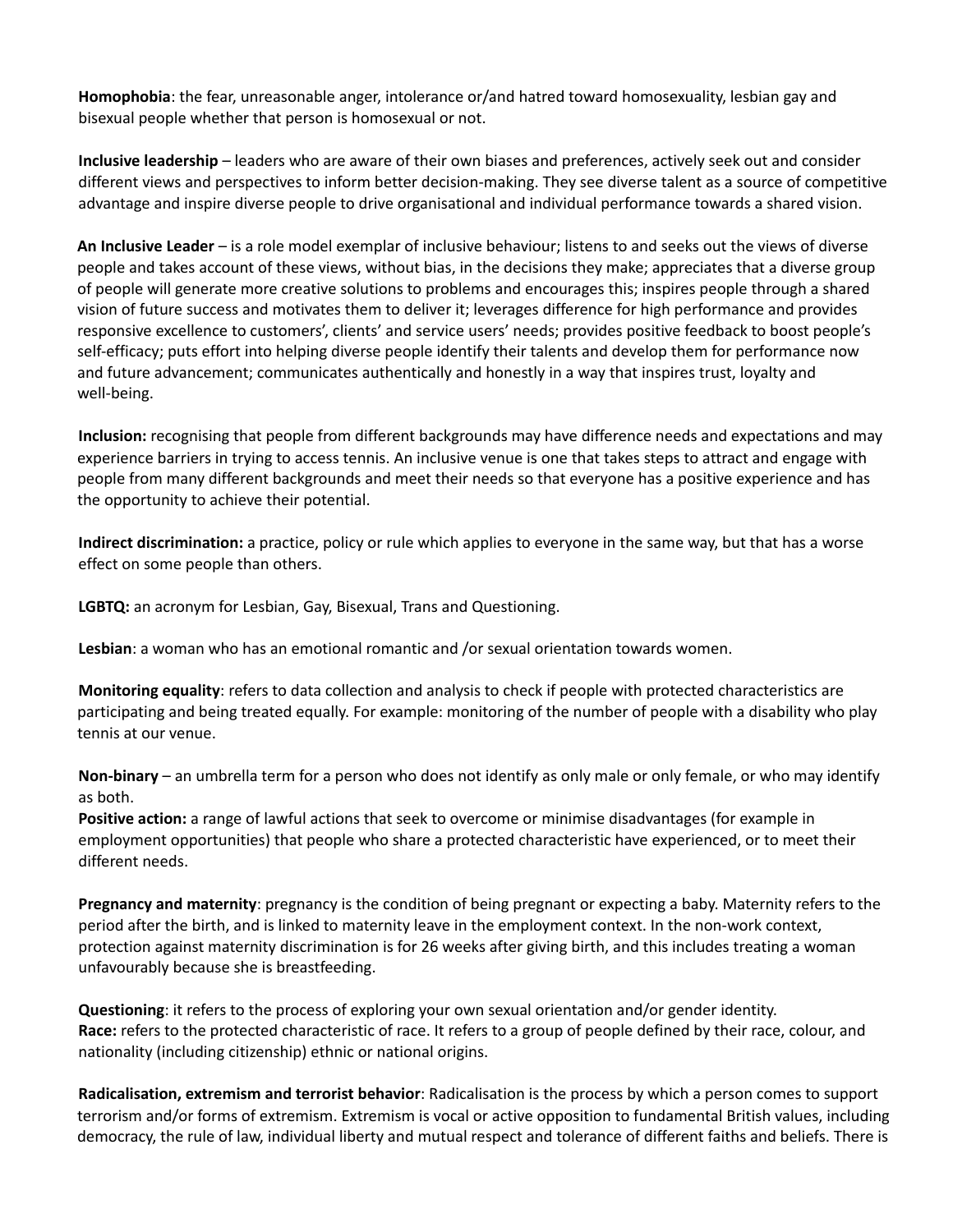no single way to identify an individual who is likely to be susceptible to extremist ideology. The internet and the use of social media can be a major factor in the radicalisation of people.

**Reasonable adjustment**: What is considered reasonable will depend on all the circumstances of the case including the size of an organisation and its resources, what is practicable, the effectiveness of what is being proposed and the likely disruption that would be caused by taking the measure in question as well as the availability of financial assistance

**Religion or belief:** religion has the meaning usually given to it but belief includes religious and philosophical beliefs including lack of belief (e.g. atheism). Generally, a belief should affect your life choices or the way you live for it to be included in the definition.

**Sex:** refers to the biological makeup such as primary and secondary sexual characteristics, genes, and hormones. The legal sex is usually assigned at birth and has traditionally been understood as consisting of two mutually exclusive groups, namely men and women.

**Sexual orientation:** a person's emotional, romantic and/or sexual attraction to another person.

**Trans:** an umbrella term to describe people whose gender is not the same as, or does not sit comfortably with, the sex they were assigned at birth. Trans people may describe themselves using one or more of a wide variety of terms, including (but not limited to) transgender, cross dresser, non-binary, genderqueer (GQ).

**Transphobia**: the fear, unreasonable anger, dislike, intolerance or/and hatred toward trans people, whether that person has undergone gender reassignment or is perceived to have done that.

**Transsexual Person:** someone who has started the process of changing their gender identity is undergoing or has undergone gender reassignment.

**Unconscious bias or implicit bias:** this refers to a bias that we are unaware of, and which happens outside of our control. It is a bias that happens automatically and is triggered by our brain making quick judgments and assessments of people and situations, influenced by our background, cultural environment and personal experiences.

**Victimisation:** when someone is treated badly because they have made or supported a complaint or grievance. **Appendix B:**

#### **Legislation**

1 The **Equality Act 2010** legally protects people from discrimination in the workplace and in wider society. It replaced previous anti-discrimination laws with a single Act, making the law easier to understand and strengthening protection in some situations. It sets out the different ways in which it's unlawful to treat someone.

It is against the law to discriminate against anyone because of:

- o age
- o being or becoming a transsexual person
- $\circ$  being married or in a civil partnership
- o being pregnant or on maternity leave
- o disability
- o race including colour, nationality, ethnic or national origin
- o religion, belief or lack of religion/belief